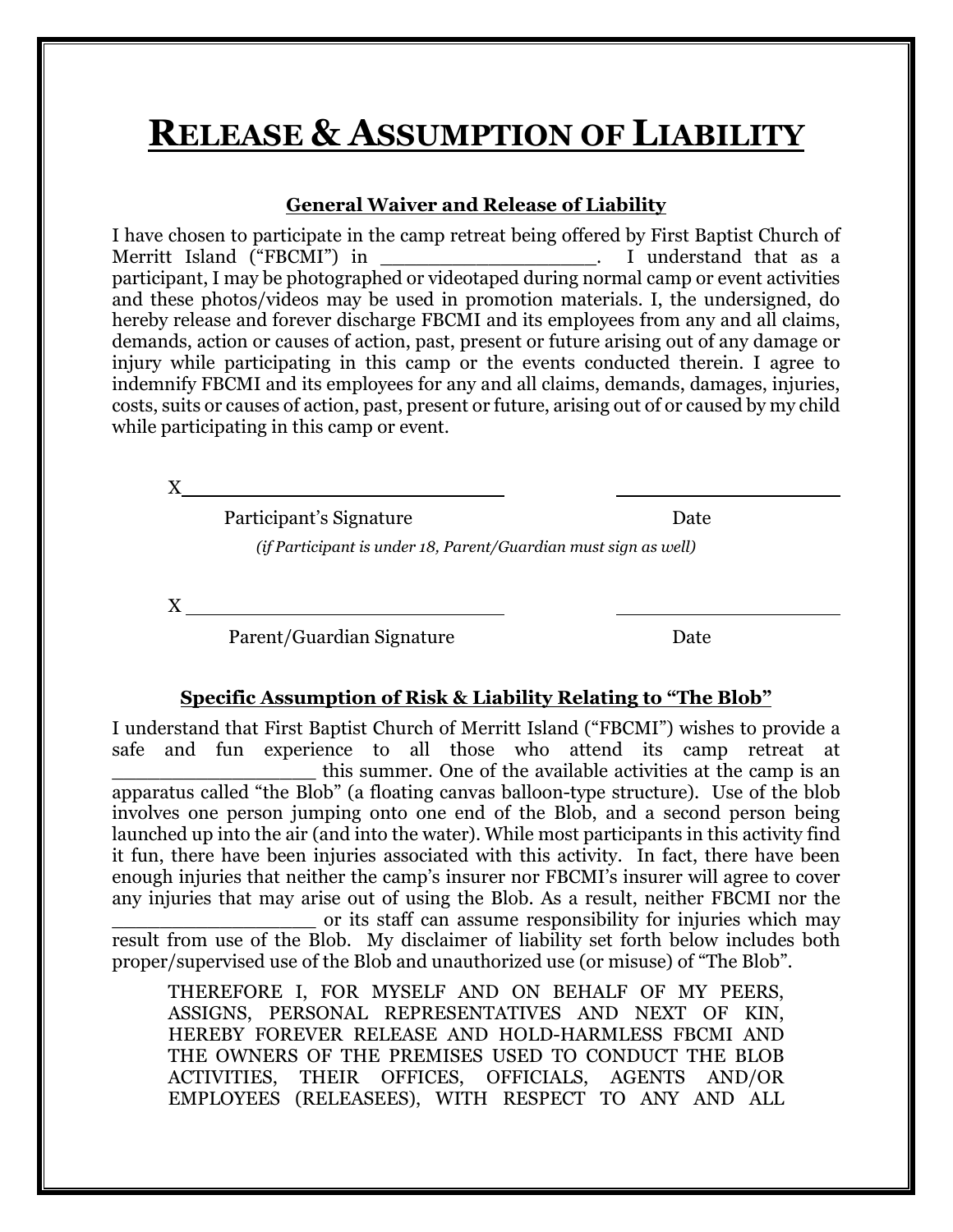INJURIES, DISABILITY, DEATH, LOSS OR DAMAGE TO PERSONS OR PROPERTY. THIS RELEASE EXPRESSLY INCLUDES LOSS CAUSED BY THE NEGLIGENCE OF THE RELEASEES AND THEIR EMPLOYEES/AGENTS.

**I understand and agree that this release of liability and assumption of risk covers each and every aspect of the Blob activity (in which I willingly and with knowledge of the risks voluntarily chose to participate).** 

I HAVE READ THIS RELEASE OF LIABILITY AND ASSUMPTION OF RISK AGREEMENT, FULLY UNDERSTAND ITS TERMS, UNDERSTAND THAT I HAVE GIVEN UP SUBSTANTIAL RIGHTS BY SIGNING IT, AND SIGN IT FREELY AND VOLUNTARY WITHOUT ANY INDUCEMENT.

I KNOWINGLY AND FREELY ASSUME ALL SUCH RISKS, BOTH KNOWN AND UNKNOWN, EVEN IF ARISING FROM THE NEGLIGENCE OF THOSE PERSONS OR THINGS REFERENCED ABOVE AND I ASSUME FULL RESPONSIBILITY FOR MY PARTICIPATION.

X

Participant's Signature Date

#### **IF PARTICIPANT IS UNDER 18, HIS/HER PARENT OR GUARDIAN MUST READ THIS FORM AND SIGN BELOW**

This is to certify that I, as parent/guardian with legal responsibility for the minor set forth above, do consent and agree not only to his/her release of FBCMI and all other Releasees, but that I also do release and indemnify FBCMI and all other Releasees from any and all liabilities incident to his/her involvement in these activities and involvement in the same for myself, my heirs, assigns, and next of kin. I also give permission for FBCMI to authorize emergency medical treatment as may be deemed necessary for the child or ward who signed above.

X

Parent/Guardian Signature Date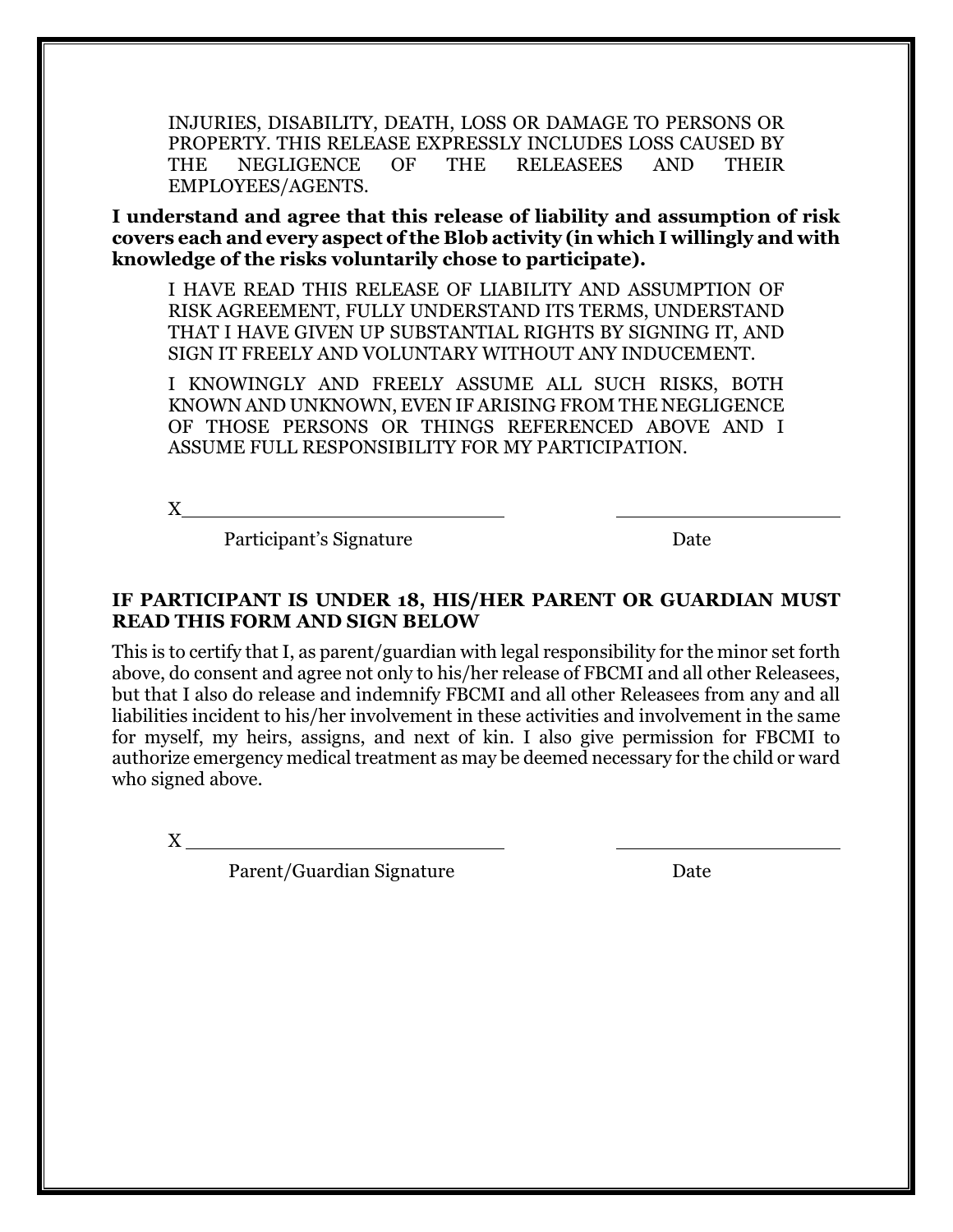

# **Release of Liability Required** For Participation in Trips and Activities

| Youth Email $\frac{1}{1}$                                                                                                                                                                                                                                                                                                                                                                                                                                  |  |                                                               |                |                                                                                                                       |  |
|------------------------------------------------------------------------------------------------------------------------------------------------------------------------------------------------------------------------------------------------------------------------------------------------------------------------------------------------------------------------------------------------------------------------------------------------------------|--|---------------------------------------------------------------|----------------|-----------------------------------------------------------------------------------------------------------------------|--|
|                                                                                                                                                                                                                                                                                                                                                                                                                                                            |  |                                                               |                |                                                                                                                       |  |
|                                                                                                                                                                                                                                                                                                                                                                                                                                                            |  |                                                               |                |                                                                                                                       |  |
| Parent/Guardian Name(s)                                                                                                                                                                                                                                                                                                                                                                                                                                    |  |                                                               |                |                                                                                                                       |  |
| $\text{Email(s)}$                                                                                                                                                                                                                                                                                                                                                                                                                                          |  |                                                               |                |                                                                                                                       |  |
|                                                                                                                                                                                                                                                                                                                                                                                                                                                            |  |                                                               |                |                                                                                                                       |  |
| <b>Emergency Contact</b>                                                                                                                                                                                                                                                                                                                                                                                                                                   |  |                                                               |                |                                                                                                                       |  |
| Name                                                                                                                                                                                                                                                                                                                                                                                                                                                       |  |                                                               |                |                                                                                                                       |  |
| Name                                                                                                                                                                                                                                                                                                                                                                                                                                                       |  |                                                               | $\overline{H}$ | <u> 1990 - Johann John Barn, mars an t-Amerikaansk kommunister (</u>                                                  |  |
| Name                                                                                                                                                                                                                                                                                                                                                                                                                                                       |  |                                                               | #              | <u> 1989 - Johann John Stoff, deutscher Stoffen und der Stoffen und der Stoffen und der Stoffen und der Stoffen u</u> |  |
|                                                                                                                                                                                                                                                                                                                                                                                                                                                            |  | <b>Medical Information</b>                                    |                |                                                                                                                       |  |
| <b>Non-Parent/Guardian Emergency Contacts</b>                                                                                                                                                                                                                                                                                                                                                                                                              |  |                                                               |                |                                                                                                                       |  |
| Name: <u>Name:</u> Relation:                                                                                                                                                                                                                                                                                                                                                                                                                               |  |                                                               |                |                                                                                                                       |  |
|                                                                                                                                                                                                                                                                                                                                                                                                                                                            |  |                                                               |                |                                                                                                                       |  |
| <b>Primary Care Physician</b>                                                                                                                                                                                                                                                                                                                                                                                                                              |  |                                                               |                |                                                                                                                       |  |
|                                                                                                                                                                                                                                                                                                                                                                                                                                                            |  |                                                               |                |                                                                                                                       |  |
| $Phone(s)$ $\overline{\phantom{}}$ $\overline{\phantom{}}$ $\overline{\phantom{}}$ $\overline{\phantom{}}$ $\overline{\phantom{}}$ $\overline{\phantom{}}$ $\overline{\phantom{}}$ $\overline{\phantom{}}$ $\overline{\phantom{}}$ $\overline{\phantom{}}$ $\overline{\phantom{}}$ $\overline{\phantom{}}$ $\overline{\phantom{}}$ $\overline{\phantom{}}$ $\overline{\phantom{}}$ $\overline{\phantom{}}$ $\overline{\phantom{}}$ $\overline{\phantom{}}$ |  | <u> 1980 - Johann Barn, fransk politik fotograf (d. 1980)</u> |                |                                                                                                                       |  |
| Name of practice:                                                                                                                                                                                                                                                                                                                                                                                                                                          |  |                                                               |                |                                                                                                                       |  |
|                                                                                                                                                                                                                                                                                                                                                                                                                                                            |  |                                                               |                |                                                                                                                       |  |
|                                                                                                                                                                                                                                                                                                                                                                                                                                                            |  |                                                               |                |                                                                                                                       |  |
| <b>Insurance Information</b>                                                                                                                                                                                                                                                                                                                                                                                                                               |  |                                                               |                |                                                                                                                       |  |
|                                                                                                                                                                                                                                                                                                                                                                                                                                                            |  |                                                               |                |                                                                                                                       |  |
|                                                                                                                                                                                                                                                                                                                                                                                                                                                            |  |                                                               |                |                                                                                                                       |  |
|                                                                                                                                                                                                                                                                                                                                                                                                                                                            |  |                                                               |                |                                                                                                                       |  |
|                                                                                                                                                                                                                                                                                                                                                                                                                                                            |  |                                                               |                |                                                                                                                       |  |
| Policy Holder's Name:<br>Required: Attach a copy of medical insurance card here                                                                                                                                                                                                                                                                                                                                                                            |  |                                                               |                |                                                                                                                       |  |
|                                                                                                                                                                                                                                                                                                                                                                                                                                                            |  |                                                               |                |                                                                                                                       |  |
|                                                                                                                                                                                                                                                                                                                                                                                                                                                            |  |                                                               |                |                                                                                                                       |  |
|                                                                                                                                                                                                                                                                                                                                                                                                                                                            |  |                                                               |                |                                                                                                                       |  |
|                                                                                                                                                                                                                                                                                                                                                                                                                                                            |  |                                                               |                |                                                                                                                       |  |
|                                                                                                                                                                                                                                                                                                                                                                                                                                                            |  |                                                               |                |                                                                                                                       |  |
|                                                                                                                                                                                                                                                                                                                                                                                                                                                            |  |                                                               |                |                                                                                                                       |  |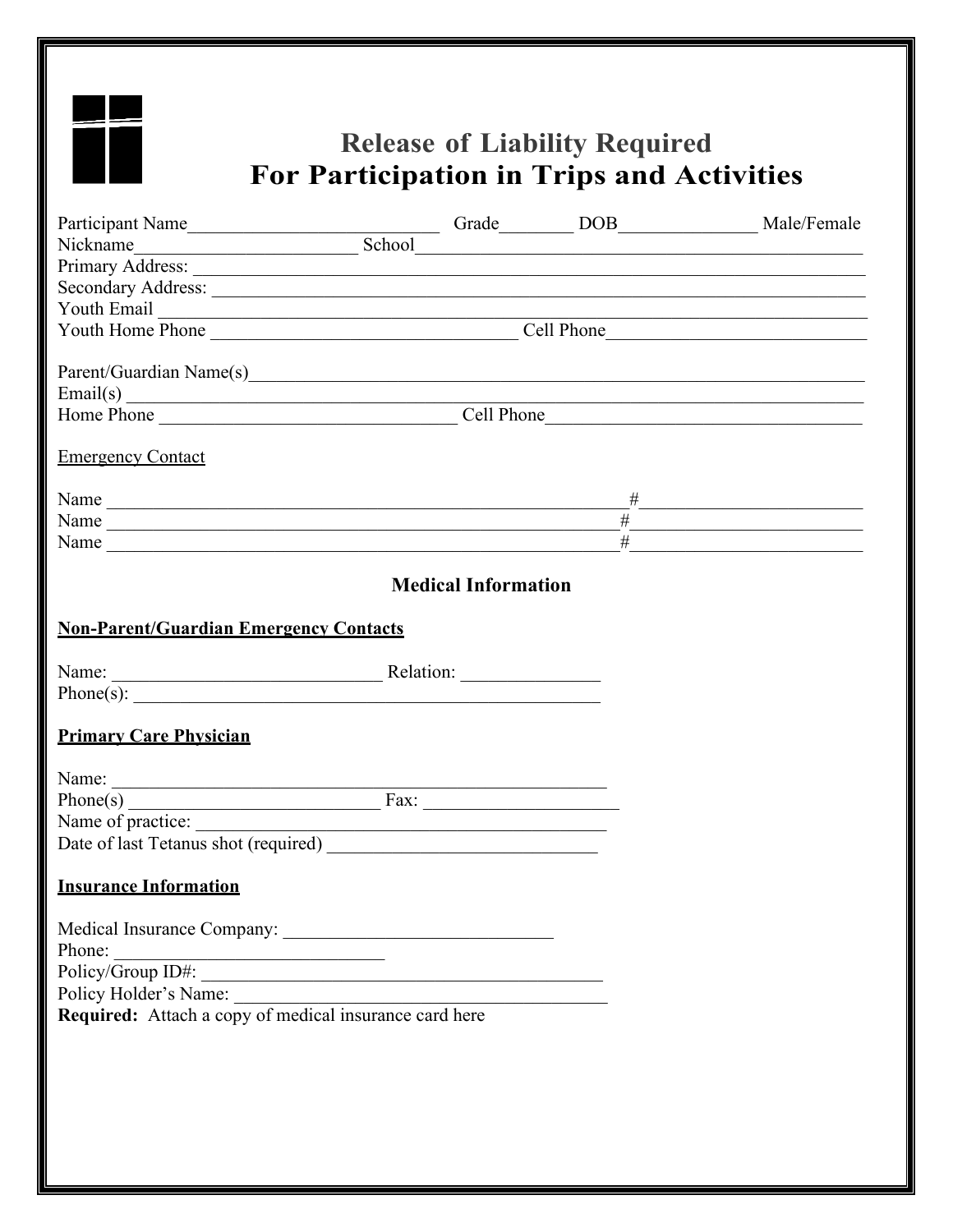#### **Medication**

List all medications the youth will take during any youth ministry trips, retreats, or events. This includes any prescription, non-prescription medications, herbal supplements, and vitamins. Any participant under the age of 18 is required to give **ALL MEDICATIONS to the adult youth leader in their original container with complete dispensing instructions before the start of the event. Youth are not permitted to carry any prescription or non-prescription medication and will be sent home at the parent/guardian's expense if they do.**

| <b>Medication Name</b> | Dose | <b>Treatment for</b> | <b>Dosage Instructions</b> |
|------------------------|------|----------------------|----------------------------|
| Example: Zyrtec        | 5mg  | allergies            | Take one pill in morning   |
|                        |      |                      |                            |

**Over-the-Counter Medication Permission:** Do you give permission for your child to be given OTC medication as needed and as directed on the label, to treat non-emergency medical conditions that do not require a doctor or hospital visit such as a minor headache, stomachache, or allergic reaction (i.e Tylenol, Advil, antacids, Benadryl) while at a youth ministry event?

*\_\_\_\_\_\_\_\_\_\_\_\_\_\_\_\_\_\_\_\_\_\_\_\_\_\_\_\_\_\_\_\_\_\_\_\_\_\_\_\_\_\_\_\_\_\_\_\_\_\_\_\_\_\_\_\_\_\_\_\_\_\_\_\_\_\_\_\_\_\_\_\_\_\_\_\_\_\_\_\_\_\_\_\_\_\_\_ \_\_\_\_\_\_\_\_\_\_\_\_\_\_\_\_\_\_\_\_\_\_\_\_\_\_\_\_\_\_\_\_\_\_\_\_\_\_\_\_\_\_\_\_\_\_\_\_\_\_\_\_\_\_\_\_\_\_\_\_\_\_\_\_\_\_\_\_\_\_\_\_\_\_\_\_\_\_\_\_\_\_\_\_\_\_\_*

**No.** Contact me or get medical help if my child has any minor medical concerns. Parent signature

**Yes.** I give permission for a leader to give my child approved OTC medications as directed on an as needed basis.

Parent signature

### **Medical Conditions**

- 1. List any medical conditions you have (asthmas, diabetes, epilepsy, etc):
- 2. List any allergies (medicine, food, and/or environmental) and the severity and type of reaction:
- 3. Please explain any other pertinent information about the participant (i.e physical, behavioral, or emotional) that would be important for the leaders to know.

#### **Photo Release**

I give permission for my child to be photographed, videotaped, or audio taped while participating in Firehouse Youth Activities.

I do not want my child to be photographed, videotaped, or audio taped.